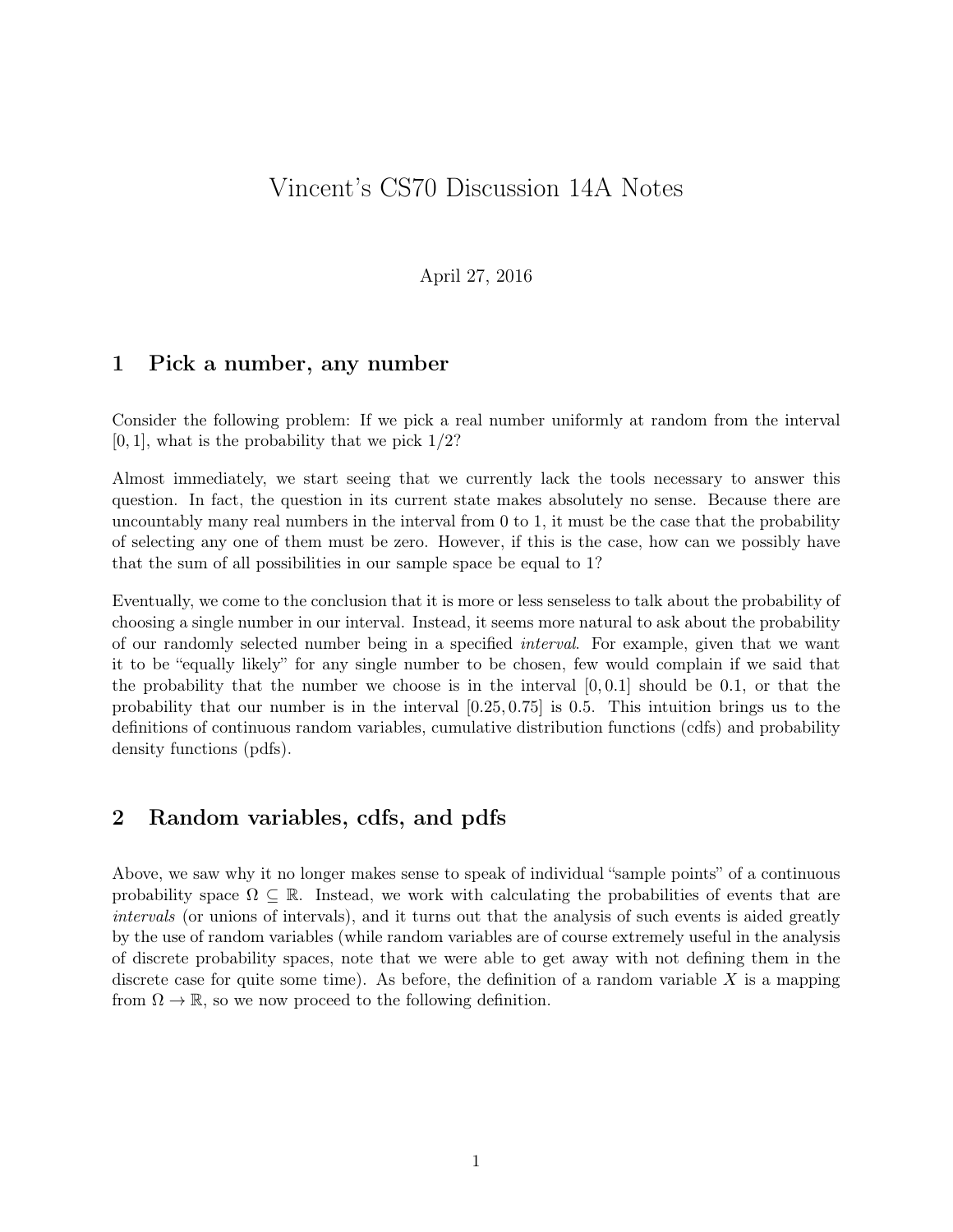**Definition 1.** A function  $F : \mathbb{R} \to [0,1]$  is called a cumulative distribution function (cdf) for the continuous random variable  $X$  if it satisfies the following axioms.

1. F is nondecreasing. That is,  $x \le y \Longrightarrow F(x) \le F(y)$ .

2. 
$$
\mathbb{P}(X \leq x) = F(x), \ \forall x \in \mathbb{R}.
$$

It follows that if we want to compute the probability of our random variable X taking a value in the interval [a, b], that is, we want to compute  $\mathbb{P}(a \leq X \leq b)$ , we have that

$$
\mathbb{P}(a \le X \le b) = \mathbb{P}(X \le b) - \mathbb{P}(X \le a) = F(b) - F(a).
$$

Let's return to our motivating example of picking a number uniformly from the interval [0, 1]. Our assumptions give us that if  $X$  is a (continuous) random variable that denotes the number picked, then the cdf corresponding to  $X$  is given by

$$
F(x) = \begin{cases} 0 & \text{if } x < 0\\ x & \text{if } 0 \le x \le 1\\ 1 & \text{otherwise} \end{cases}
$$

People who have taken calculus (ideally everyone taking this course) may think that the fact that  $\mathbb{P}(a \leq X \leq b) = F(b) - F(a)$  seems familiar. That sense of familiarity turns out to be justified as the concept of a cdf and the fundamental theorem of calculus are intimately related. Before we see exactly how the two are related, we introduce the notion of a probability density function.

**Definition 2.** A function  $f : \mathbb{R} \to [0, \infty)$  is called a probability density function (pdf) of the random variable X if it satisfies the following.

- 1. f is nonnegative:  $\forall x \in \mathbb{R}, f(x) \geq 0$ .
- 2.  $\int_{-\infty}^{\infty} f(x)dx = 1$
- 3.  $\mathbb{P}(a \le X \le b) = \int_a^b f(x) dx$

By applying the fundamental theorem of calculus, the relationship between pdfs and cdfs is immediate. Given a (piecewise differentiable) cdf  $F$  corresponding to random variable  $X$ , the pdf  $f$  of  $X$ can be found by differentiating  $F$  with respect to x. Similarly, given an integrable pdf  $f$  of  $X$ , we can compute the cdf to be  $F(x) = \int_{-\infty}^{x} f(s)ds$ .

If we (once again) return to our example of picking a number uniformly in the interval  $[0, 1]$ , we have that if X is the random variable that denotes the number picked, the pdf corresponding to  $X$ is given by

$$
f(x) = \begin{cases} 0 & \text{if } x < 0 \\ 1 & \text{if } 0 \le x \le 1 \\ 0 & \text{otherwise.} \end{cases}
$$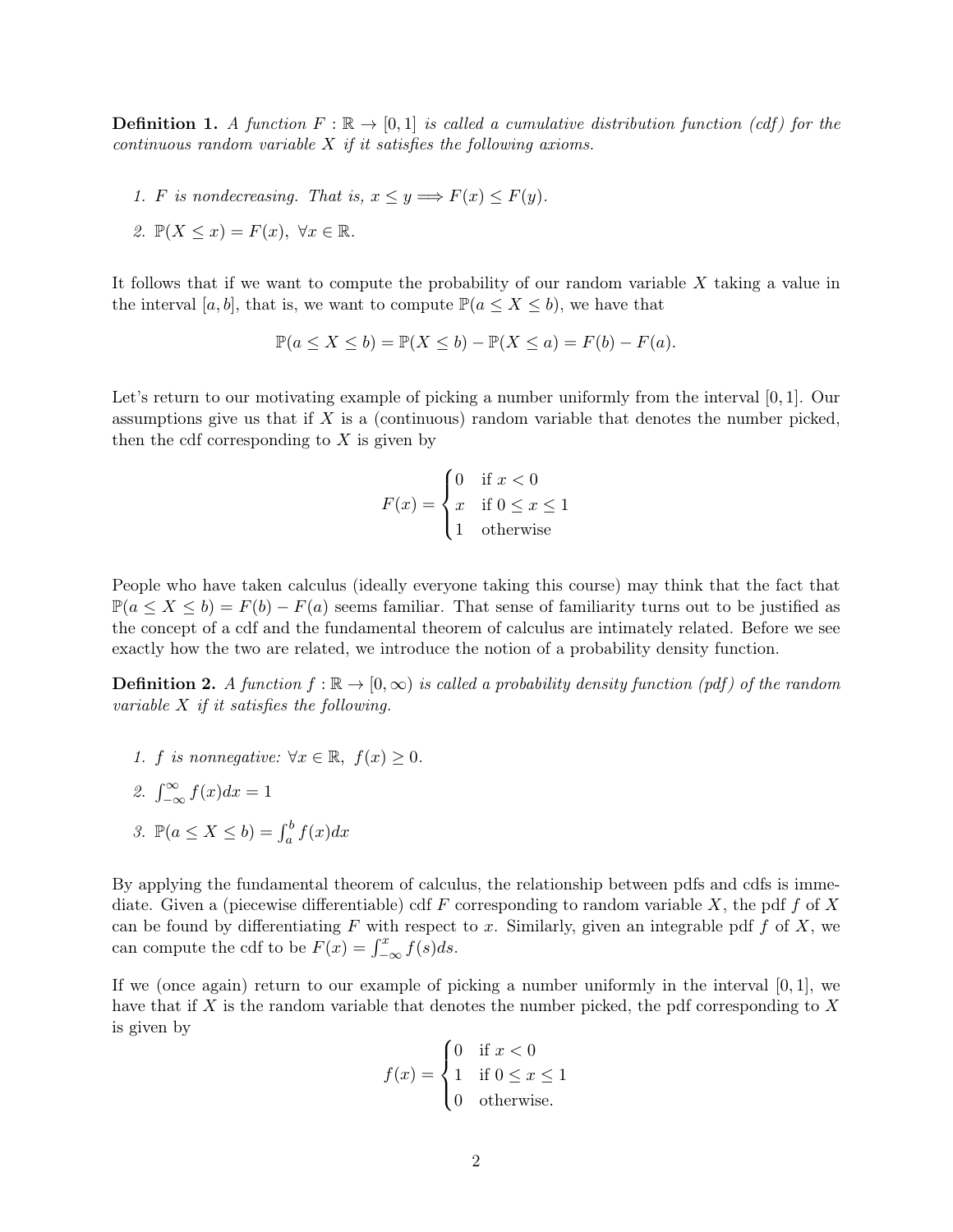# 3 Some definitions

We now proceed to define the continuous versions of expectation and variance.

**Definition 3.** The expectation of a continuous random variable  $X$  with pdf  $f$  is defined to be

$$
E[X] = \int_{-\infty}^{\infty} x f(x) dx.
$$

Note that this definition is completely analogous to the definition of discrete expectation, except here we have integrals replacing sums. Also, it is important to mention that linearity of expectation still holds in the continuous case.

The definition of variance essentially remains completely the same:

$$
Var(X) = E[(X - E[X])^2],
$$

and once again we have the result that

$$
Var(X) = E[X2] - (E[X])2 = \int_{-\infty}^{\infty} x2 f(x) dx - \left(\int_{-\infty}^{\infty} x f(x) dx\right)^{2}
$$

To calculate the expectation and variance of picking a number uniformly in the range [0, 1], we have that since the pdf that we are working with is

$$
f(x) = \begin{cases} 0 & \text{if } x < 0 \\ 1 & \text{if } 0 \le x \le 1 \\ 0 & \text{otherwise,} \end{cases}
$$

we can compute

$$
E[X] = \int_{-\infty}^{\infty} x f(x) dx = \int_{0}^{1} x dx = \left[\frac{x^{2}}{2}\right]_{0}^{1} = \frac{1}{2}
$$

and

$$
Var(X) = E[X2] - (E[X])2 = \left(\int_{-\infty}^{\infty} x2 f(x) dx\right) - (E[X])2
$$

$$
= \left(\int_{0}^{1} x2 dx\right) - \left(\frac{1}{2}\right)^{2} = \frac{1}{3} - \frac{1}{4} = \frac{1}{12}
$$

Finally, the definition of two independent continuous random variables is again completely analogous to the familiar discrete case.

**Definition 4.** Two continuous random variables  $X, Y$  are independent if

$$
\mathbb{P}(a \le X \le b \cap c \le Y \le d) = \mathbb{P}(a \le X \le b)\mathbb{P}(c \le Y \le d)
$$

We'll cover more about the implications of two random variables being independent next section when we cover joint distributions.